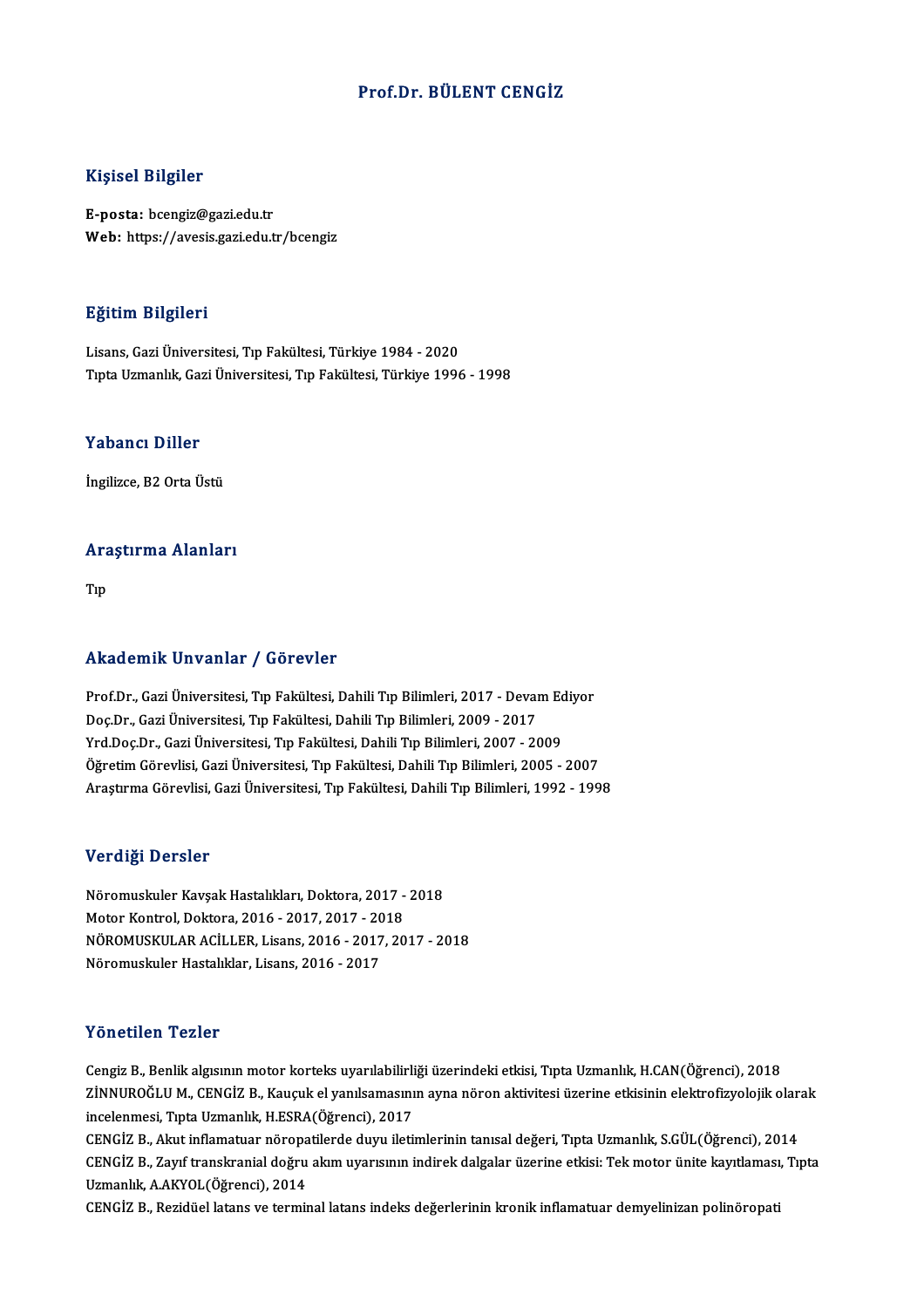tanısındaki yeri, Tıpta Uzmanlık, K.MEHEL(Öğrenci), 2011

#### SCI, SSCI ve AHCI İndekslerine Giren Dergilerde Yayınlanan Makaleler

I. SSCI ve AHCI Indekslerine Giren Dergilerde Yayınlanan Makaleler<br>I. Cortical plasticity causes useless hand syndrome in multiple sclerosis: a neurophysiological study in<br>- a rare case **Costa**<br>Cortical pla<br>a rare case<br>Tonkan T A Cortical plasticity causes useless hand<br>a rare case<br>Topkan T.A. , ALTIN E., Kocer B., CENGİZ B.<br>SOMATOSENSORY AND MOTOR RESEARCH a rare case<br>Topkan T. A. , ALTIN E., Kocer B., CENGİZ B.<br>SOMATOSENSORY AND MOTOR RESEARCH, cilt.39, sa.1, ss.18-20, 2022 (SCI İndekslerine Giren Dergi)<br>Shart latanay affarant inhibitian: camparisan batycan thresheld, trask Topkan T. A. , ALTIN E., Kocer B., CENGİZ B.<br>SOMATOSENSORY AND MOTOR RESEARCH, cilt.39, sa.1, ss.18-20, 2022 (SCI İndekslerine Giren Dergi)<br>II. Short latency afferent inhibition: comparison between threshold-tracking and c SOMATOSENSORY AND MOTOR RI<br>Short latency afferent inhibition<br>amplitude recording methods<br>CENC<sup>i7</sup> P. BORAN H. E. ALAYDIN Short latency afferent inhibition: comparison between threshold-tracking and conventions<br>amplitude recording methods<br>CENGİZ B., BORAN H. E. , ALAYDIN H. C. , Tankisi H., Samusyte G., Howells J., Koltzenburg M., Bostock H.<br> amplitude recording methods<br>CENGİZ B., BORAN H. E. , ALAYDIN H. C. , Tankisi H., Samusyte G., Howells J., Ko<br>Experimental Brain Research, 2022 (SCI Expanded İndekslerine Giren Dergi)<br>Caraballar Transaranial Direct Currant CENGİZ B., BORAN H. E. , ALAYDIN H. C. , Tankisi H., Samusyte G., Howells J., Koltzenburg M., Bostock H.<br>Experimental Brain Research, 2022 (SCI Expanded Indekslerine Giren Dergi)<br>III. Cerebellar Transcranial Direct Current Experimental Brain Research, 2022 (SCI Expanded Indekslerine Giren Dergi)<br>Cerebellar Transcranial Direct Current Stimulation Does Not Alter S<br>Discrimination Threshold.<br>Ataoglu E. E. , Turksoy E., Aslan I., Boran E., CENGIZ III. Cerebellar Transcranial Direct Current Stimulation Does Not Alter Somatosensory Temporal Cerebellum (London, England), 2021 (SCI Expanded İndekslerine Giren Dergi) Ataoglu E. E. , Turksoy E., Aslan I., Boran E., CENGİZ B.<br>Cerebellum (London, England), 2021 (SCI Expanded Indekslerine Giren Dergi)<br>IV. Body Ownership, Sensorimotor Integration and Motor Cortical Excitability: A TMS Study Cerebellum (London, Eng<br>Body Ownership, Sens<br>Rubber Hand Illusion.<br>Alaydin H.C. Congir P. Body Ownership, Ser<br>Rubber Hand Illusio<br>Alaydin H. C. , Cengiz B.<br>Neuronsychologia cilt 1 Rubber Hand Illusion.<br>Alaydin H. C. , Cengiz B.<br>Neuropsychologia, cilt.161, ss.107992, 2021 (SCI İndekslerine Giren Dergi) Alaydin H. C. , Cengiz B.<br>Neuropsychologia, cilt.161, ss.107992, 2021 (SCI İndekslerine Giren Dergi)<br>V. Early diagnosis of amyotrophic lateral sclerosis by threshold tracking and conventional transcranial<br>magnetic stim Neuropsychologia, cilt.1<br>Early diagnosis of am<br>magnetic stimulation<br>Tankisi H. Nielsen C. S Early diagnosis of amyotrophic lateral sclerosis by threshold tracking and conventional transcrania<br>magnetic stimulation<br>Tankisi H., Nielsen C. S. , Howells J., CENGİZ B., Samusyte G., Koltzenburg M., Blicher J. U. , Molle magnetic stimulation<br>Tankisi H., Nielsen C. S. , Howel<br>Fuglsang-Frederiksen A., et al.<br>EUROPEAN JOURNAL OF NEUR Tankisi H., Nielsen C. S. , Howells J., CENGİZ B., Samusyte G., Koltzenburg M., Blicher J. U. , Moller A.<br>Fuglsang-Frederiksen A., et al.<br>EUROPEAN JOURNAL OF NEUROLOGY, cilt.28, ss.3030-3039, 2021 (SCI İndekslerine Giren D Fuglsang-Frederiksen A., et al.<br>EUROPEAN JOURNAL OF NEUROLOGY, cilt.28, ss.3030-3039, 2021 (SCI İndekslerine Giren Dergi)<br>VI. Test-Retest Reliability of Short-Interval Intracortical Inhibition Assessed by Threshold-Trac EUROPEAN JOURNAL OF NEUROLOGY, cilt.28, ss.3030-3039, 2021 (SCI Indekslerine Giren Dergi)<br>Test-Retest Reliability of Short-Interval Intracortical Inhibition Assessed by Threshold<br>Automated Conventional Techniques<br>Nielsen C Test-Retest Reliability of Short-Interval Intracortical Inhibition Assessed by Threshold<br>Automated Conventional Techniques<br>Nielsen C. S. , Samusyte G., Pugdahl K., Blicher J. U. , Fuglsang-Frederiksen A., CENGİZ B., Tankis Automated Conventional Techniques<br>Nielsen C. S. , Samusyte G., Pugdahl K., Blicher J. U. , Fuglsa<br>ENEURO, cilt.8, sa.5, 2021 (SCI İndekslerine Giren Dergi)<br>Shert Jetengy efferent inhibition remains intest wi Nielsen C. S. , Samusyte G., Pugdahl K., Blicher J. U. , Fuglsang-Frederiksen A., CENGİZ B., Tankisi H.<br>ENEURO, cilt.8, sa.5, 2021 (SCI İndekslerine Giren Dergi)<br>VII. Short-latency afferent inhibition remains intact withou ENEURO, cilt.8, sa.5, 2021 (SCI İndekslerine C<br>Short-latency afferent inhibition remain<br>a patient with isolated thalamic infarct.<br>Alaydin H.C., Ateach: E.E., Caslavan H.Z.B. Short-latency afferent inhibition remains intact without cortical so<br>a patient with isolated thalamic infarct.<br>Alaydin H. C. , Ataoglu E. E. , Caglayan H. Z. B. , Tokgoz N., Naziel B., Cengiz B.<br>Prein stimulation, silt 14, a patient with isolated thalamic infarct.<br>Alaydin H. C. , Ataoglu E. E. , Caglayan H. Z. B. , Tokgoz N., Naziel B., Cengiz B.<br>Brain stimulation, cilt.14, ss.804-806, 2021 (SCI İndekslerine Giren Dergi) VIII. Somatosensory Temporal Discrimination in Autism Spectrum Disorder Buyuktaskin D., Iseri E., Guney E., GÜNENDİ Z., CENGİZ B. Somatosensory Temporal Discrimination in Autism Spectrum Disorder<br>Buyuktaskin D., Iseri E., Guney E., GÜNENDİ Z., CENGİZ B.<br>AUTISM RESEARCH, cilt.14, sa.4, ss.656-667, 2021 (SCI İndekslerine Giren Dergi)<br>Comparison of figu Buyuktaskin D., Iseri E., Guney E., GÜNENDİ Z., CENGİZ B.<br>AUTISM RESEARCH, cilt.14, sa.4, ss.656-667, 2021 (SCI İndekslerine Giren Dergi)<br>IX. Comparison of figure-of-8 and circular coils for threshold tracking transcranial AUTISM RESEAR<br>Comparison of<br>measurements<br>Orskov S. Bostos Comparison of figure-of-8 and circular coils for threshold tracking transcranial magnetic stim<br>measurements<br>Orskov S., Bostock H., Howells J., Pugdahl K., Fuglsang-Frederiksen A., Nielsen C. S. , CENGİZ B., Samusyte G.,<br>Ko measurements<br>Orskov S., Bostock H., Howells J., Pugdahl K., Fuglsang-Frederiksen A., Nielsen C. S. , CENGİZ B., Samusyte G.,<br>Koltzenburg M., Tankisi H. Orskov S., Bostock H., Howells J., Pugdahl K., Fuglsang-Frederiksen A., Nielsen C. S. , CENGİZ B., Samusyte G.,<br>Koltzenburg M., Tankisi H.<br>NEUROPHYSIOLOGIE CLINIQUE-CLINICAL NEUROPHYSIOLOGY, cilt.51, sa.2, ss.153-160, 2021 Koltzenburg<br>NEUROPHYSI<br>Giren Dergi)<br>Redused Os NEUROPHYSIOLOGIE CLINIQUE-CLINICAL NEUROPHYSIOLOGY, cilt.51, sa.2, ss.15<br>Giren Dergi)<br>X. Reduced Occipital Cortex Excitability in Amyotrophic Lateral Sclerosis.<br>Congiz P. Fidency H. Peltacy H. Türkeov E. Kurueğlu P. Giren Dergi)<br><mark>Reduced Occipital Cortex Excitability in Amyotro</mark><br>Cengiz B., Fidancı H., Baltacı H., Türksoy E., Kuruoğlu R.<br>Journal of clinisal nourophysiology veffisial publisation Journal of clinical neurophysiology : official publication of the American Electroencephalographic Society, 2021<br>(SCI Expanded Indekslerine Giren Dergi) Cengiz B., Fidancı H., Baltacı H., Türksoy E., Kuruoğlu R. Journal of clinical neurophysiology : official publication of the American Electroencephalographic Society, (SCI Expanded Indekslerine Giren Dergi)<br>XI. Short-interval intracortical inhibition as a function of inter-stimulu (SCI Expand<br>Short-inter<br>compared<br>Toplici H. C compared<br>Tankisi H., CENGİZ B., Howells J., Samusyte G., Koltzenburg M., Bostock H. BRAIN STIMULATION, cilt.14, sa.1, ss.22-32, 2021 (SCI İndekslerine Giren Dergi)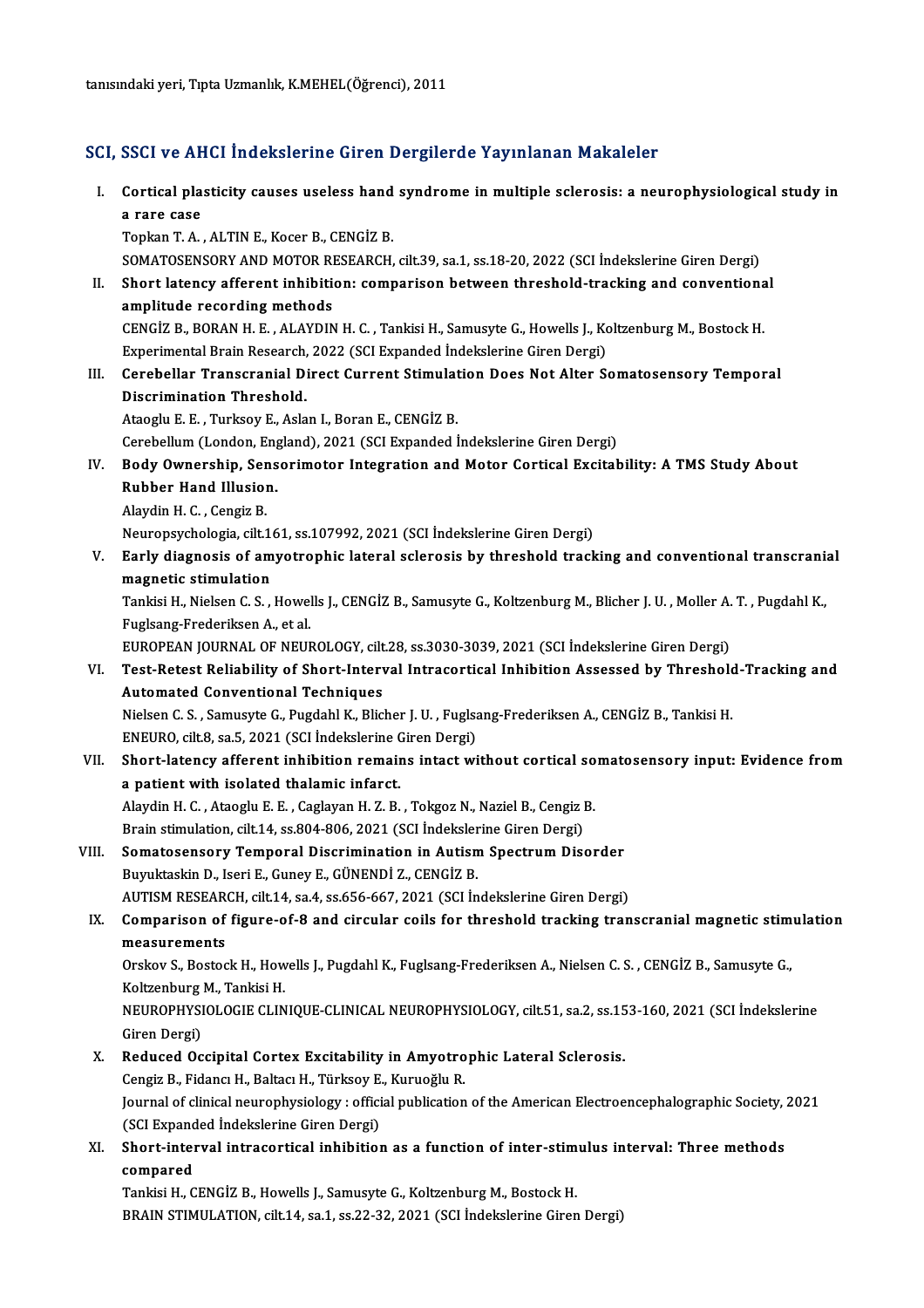| XII.   | Conventional and Threshold-Tracking Transcranial Magnetic Stimulation Tests for Single-handed<br>Operation                                                                                            |
|--------|-------------------------------------------------------------------------------------------------------------------------------------------------------------------------------------------------------|
|        | Tankisi H., Howells J., CENGİZ B., Samusyte G., Koltzenburg M., Bostock H.                                                                                                                            |
| XIII.  | JOVE-JOURNAL OF VISUALIZED EXPERIMENTS, cilt.2021, sa.174, 2021 (SCI İndekslerine Giren Dergi)<br>A new parameter to discriminate amyotrophic lateral sclerosis patients from healthy participants by |
|        | motor cortical excitability changes.                                                                                                                                                                  |
|        | CENGIZ B., Kuruoglu R.                                                                                                                                                                                |
|        | Muscle & nerve, cilt.61, sa.3, ss.354-362, 2020 (SCI Expanded Indekslerine Giren Dergi)                                                                                                               |
| XIV.   | Impaired short- and long-latency afferent inhibition in amyotrophic lateral sclerosis.                                                                                                                |
|        | CENGİZ B., Fidanci H., Keceli Y. K., BALTACI H., Kuruoglu R.                                                                                                                                          |
| XV.    | Muscle & nerve, cilt.59, sa.6, ss.699-704, 2019 (SCI Expanded Indekslerine Giren Dergi)<br>Reduced Short-Latency Afferent Inhibition Indicates Impaired Sensorimotor Integrity During                 |
|        | <b>Migraine Attacks</b>                                                                                                                                                                               |
|        | Alaydin H. C., VURALLI D., Keceli Y., Can E., CENGIZ B., Bolay H. B.                                                                                                                                  |
|        | HEADACHE, cilt 59, sa 6, ss 906-914, 2019 (SCI Indekslerine Giren Dergi)                                                                                                                              |
| XVI.   | The importance of arm-elbow velocity difference in the diagnosis of ulnar neuropathy at the elbow                                                                                                     |
|        | Fidanci H., SAVRUN Y., CENGIZ B., KURUOĞLU H. R.                                                                                                                                                      |
| XVII.  | NEUROLOGICAL SCIENCES AND NEUROPHYSIOLOGY, cilt.36, sa.1, ss.16-21, 2019 (SCI İndekslerine Giren Dergi)<br>Somatosensory temporal discrimination is impaired in fibromyalgia                          |
|        | GÜNENDİ Z., Polat M., VURALLI D., CENGİZ B.                                                                                                                                                           |
|        | JOURNAL OF CLINICAL NEUROSCIENCE, cilt.60, ss.44-48, 2019 (SCI Indekslerine Giren Dergi)                                                                                                              |
| XVIII. | Bilateral pan-plexus lesion after substance use: A case report                                                                                                                                        |
|        | Buyuksireci D. E., Polat M., ZİNNUROĞLU M., CENGİZ B., KARATAŞ G. K.                                                                                                                                  |
|        | TURKISH JOURNAL OF PHYSICAL MEDICINE AND REHABILITATION, cilt.65, sa.4, ss.411-414, 2019 (SCI                                                                                                         |
| XIX.   | İndekslerine Giren Dergi)<br>Anticipatory effect of execution on observation: an approach using ExoPinch finger robot                                                                                 |
|        | Arikan K. B., Zadeh H. G. M., TURGUT A. E., ZİNNUROĞLU M., Bayer G., GÜNENDİ Z., CENGİZ B.                                                                                                            |
|        | TURKISH JOURNAL OF MEDICAL SCIENCES, cilt.49, sa.4, ss.1054-1067, 2019 (SCI İndekslerine Giren Dergi)                                                                                                 |
| XX.    | Nerve conduction study plays a key role in the correct diagnosis of HNPP                                                                                                                              |
|        | Kuruoglu R., Metin K. M., CENGIZ B.                                                                                                                                                                   |
|        | NEUROLOGICAL SCIENCES AND NEUROPHYSIOLOGY, cilt.35, sa.4, ss.157-164, 2018 (SCI İndekslerine Giren Dergi)                                                                                             |
| XXI.   | Spinal excitability changes do not influence the mechanisms of split-hand syndrome in amyotrophic<br>lateral sclerosis.                                                                               |
|        | CENGIZ B., Mercan M., Kuruoglu R.                                                                                                                                                                     |
|        | Muscle & nerve, cilt.58, sa.4, ss.503-508, 2018 (SCI Expanded Indekslerine Giren Dergi)                                                                                                               |
| XXII.  | The effect of the anodal transcranial direct current stimulation over the cerebellum on the motor                                                                                                     |
|        | cortex excitability                                                                                                                                                                                   |
|        | Ates M. P., Alaydin H. C., CENGİZ B.                                                                                                                                                                  |
|        | BRAIN RESEARCH BULLETIN, cilt 140, ss.114-119, 2018 (SCI İndekslerine Giren Dergi)                                                                                                                    |
| XXIII. | Analysis of mirror neuron system activation during action observation alone and action observation<br>with motor imagery tasks                                                                        |
|        | CENGİZ B., VURALLI D., ZİNNUROĞLU M., Bayer G., Golmohammadzadeh H., GÜNENDİ Z., TURGUT A. E.,                                                                                                        |
|        | İRFANOĞLU B., ARIKAN K. B.                                                                                                                                                                            |
|        | EXPERIMENTAL BRAIN RESEARCH, cilt.236, sa.2, ss.497-503, 2018 (SCI İndekslerine Giren Dergi)                                                                                                          |
| XXIV   | BRAINSTEM REFLEX EXCITABILITY CHANGES IN PATIENTS WITH AMYOTROPHIC LATERAL                                                                                                                            |
|        | <b>SCLEROSIS</b>                                                                                                                                                                                      |
|        | CENGIZ B., Ercan M. B., Iskender M., KURUOĞLU H. R.<br>MUSCLE & NERVE, cilt.56, sa.5, ss.925-929, 2017 (SCI İndekslerine Giren Dergi)                                                                 |
| XXV.   | Somatosensory temporal discrimination remains intact in tension-type headache whereas it is                                                                                                           |
|        | disrupted in migraine attacks                                                                                                                                                                         |
|        | VURALLI D., BORAN H. E., CENGİZ B., COŞKUN Ö., Bolay H. B.                                                                                                                                            |
|        |                                                                                                                                                                                                       |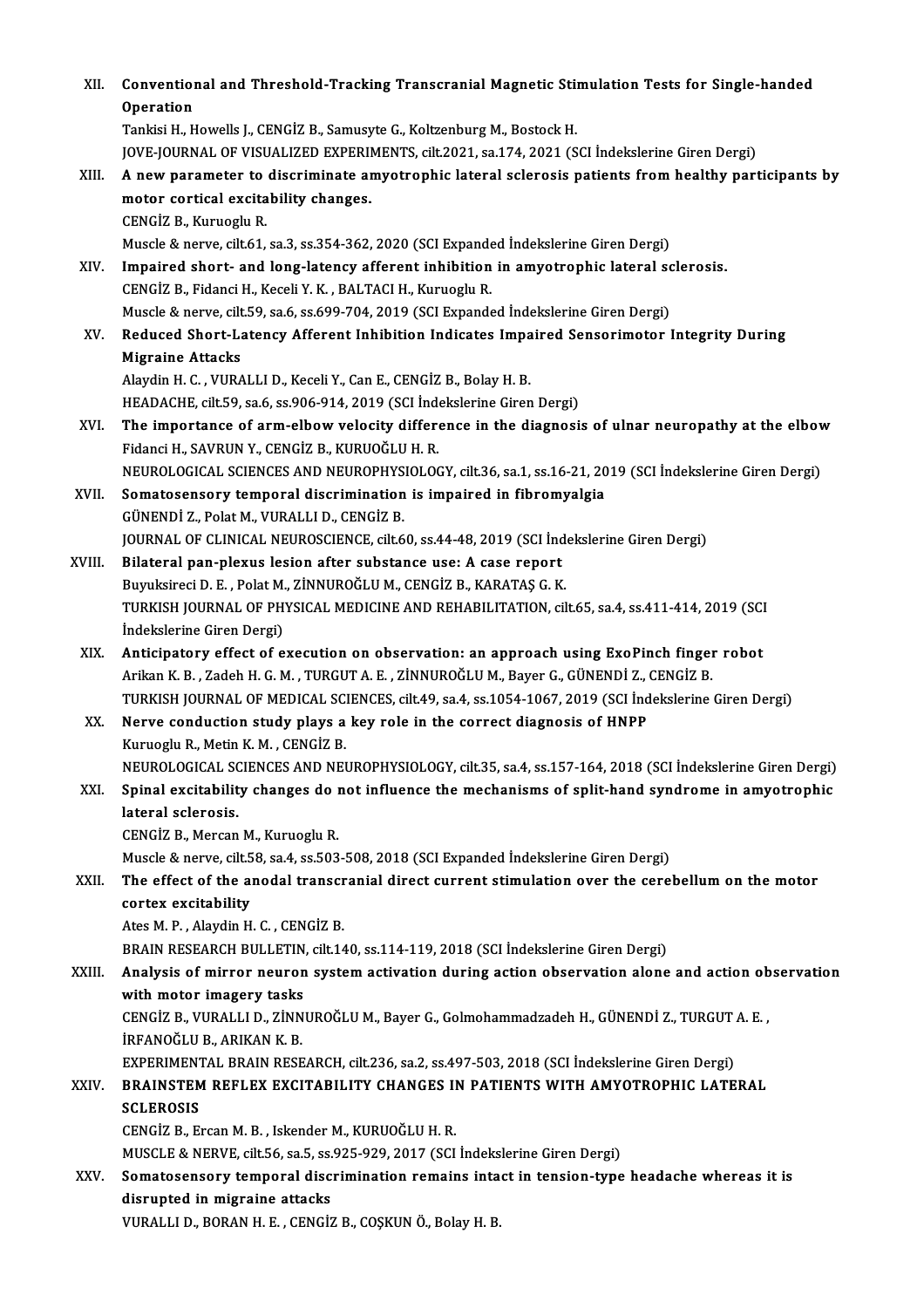CEPHALALGIA, cilt.37, sa.13, ss.1241-1247, 2017 (SCI İndekslerine Giren Dergi)<br>Veluntary movement reverses the effect of sathodal transsranial dines

|               | CEPHALALGIA, cilt.37, sa.13, ss.1241-1247, 2017 (SCI Indekslerine Giren Dergi)                                                                  |
|---------------|-------------------------------------------------------------------------------------------------------------------------------------------------|
| XXVI.         | Voluntary movement reverses the effect of cathodal transcranial direct current stimulation (tDCS)                                               |
|               | on corticomotor excitability                                                                                                                    |
|               | Ataoglu E. E., BATUR ÇAĞLAYAN H. Z., CENGİZ B.                                                                                                  |
|               | EXPERIMENTAL BRAIN RESEARCH, cilt.235, sa.9, ss.2653-2659, 2017 (SCI İndekslerine Giren Dergi)                                                  |
| XXVII.        | Sporadic hyperekplexia due to self-limiting brainstem encephalopathy                                                                            |
|               | Yilmaz D., CENGIZ B.                                                                                                                            |
|               | NEUROPSYCHIATRIC DISEASE AND TREATMENT, cilt.13, ss.2581-2584, 2017 (SCI İndekslerine Giren Dergi)                                              |
| <b>XXVIII</b> | Chronic Migraine Is Associated With Sustained Elevation of Somatosensory Temporal Discrimination                                                |
|               | Thresholds                                                                                                                                      |
|               | VURALLI D., BORAN H. E., CENGİZ B., COŞKUN Ö., Bolay H. B.                                                                                      |
|               | HEADACHE, cilt 56, sa.9, ss.1439-1447, 2016 (SCI Indekslerine Giren Dergi)                                                                      |
| XXIX.         | The role of the cerebellum in motor imagery                                                                                                     |
|               | CENGIZ B, BORAN H E                                                                                                                             |
|               | NEUROSCIENCE LETTERS, cilt.617, ss.156-159, 2016 (SCI Indekslerine Giren Dergi)                                                                 |
| XXX.          | Somatosensory temporal discrimination is prolonged during migraine attacks.                                                                     |
|               | BORAN H. E., Cengiz B., Bolay H. B.                                                                                                             |
|               | Headache, cilt.56, sa.1, ss.104-12, 2016 (SCI Expanded Indekslerine Giren Dergi)                                                                |
| XXXI.         | Inter-individual Variation in the After-effect of Paired Associative Stimulation can be Predicted From                                          |
|               | Short-interval Intracortical Inhibition With the Threshold Tracking Method                                                                      |
|               | Murase N., Cengiz B., Rothwell J. C.                                                                                                            |
|               | BRAIN STIMULATION, cilt.8, sa.1, ss.105-113, 2015 (SCI İndekslerine Giren Dergi)                                                                |
| XXXII.        | Opposite effects of weak transcranial direct current stimulation on different phases of short interval                                          |
|               | intracortical inhibition (SICI)                                                                                                                 |
|               | Cengiz B., Murase N., Rothwell J. C.                                                                                                            |
|               | EXPERIMENTAL BRAIN RESEARCH, cilt.225, sa.3, ss.321-331, 2013 (SCI İndekslerine Giren Dergi)                                                    |
| <b>XXXIII</b> | Pathological Laughing As a Manifestation in a Clinically Isolated Brainstem Syndrome: A Case Report                                             |
|               | Kocer B., Oner Y., Batur H. Z., NAZLIEL B., CENGİZ B., Tali T.                                                                                  |
|               | JOURNAL OF NEUROIMAGING, cilt.19, sa.3, ss.291-294, 2009 (SCI İndekslerine Giren Dergi)                                                         |
| <b>XXXIV</b>  | Fungemia and Cutaneous Zygomycosis Due to Mucor circinelloides in an Intensive Care Unit Patient:                                               |
|               | Case Report and Review of Literature<br>DİZBAY M., ADIŞEN E., Kustimur S., Sari N., CENGİZ B., Yalcin B., KALKANCI A., IŞIK GÖNÜL İ., Sugita T. |
|               | JAPANESE JOURNAL OF INFECTIOUS DISEASES, cilt.62, sa.2, ss.146-148, 2009 (SCI Indekslerine Giren Dergi)                                         |
| XXXV.         | Interpretation of the repetitive nerve stimulation test results using principal component analysis                                              |
|               | Cengiz B., Kuruoglu H. R.                                                                                                                       |
|               | CLINICAL NEUROPHYSIOLOGY, cilt.117, sa.9, ss.2073-2078, 2006 (SCI Indekslerine Giren Dergi)                                                     |
| XXXVI.        | Turns-amplitude analysis of the electromyographic recruitment pattern following upper motor                                                     |
|               | neuron lesions                                                                                                                                  |
|               | Cengiz B., Kuruoglu H. R.                                                                                                                       |
|               | ACTA NEUROLOGICA SCANDINAVICA, cilt.110, sa.6, ss.403-407, 2004 (SCI İndekslerine Giren Dergi)                                                  |
| <b>XXXVII</b> | Comparison of sensitivities of macro EMG and concentric needle EMG in L4 radiculopathy                                                          |
|               | Ulas U., Cengiz B., Alanoglu E., Ozdag M., Odabasi Z., Vural O.                                                                                 |
|               | NEUROLOGICAL SCIENCES, cilt.24, sa.4, ss.258-260, 2003 (SCI İndekslerine Giren Dergi)                                                           |
| XXXVIII.      | Clonus is a sign of upper motor neuron lesion, not a different neurological complication                                                        |
|               | Cengiz B., Odabasi Z., Vural O.                                                                                                                 |
|               | BURNS, cilt.28, sa.6, ss.618, 2002 (SCI İndekslerine Giren Dergi)                                                                               |
| XXXIX.        | Discriminant analysis of various concentric needle EMG and macro-EMG parameters in detecting                                                    |
|               | myopathic abnormality                                                                                                                           |
|               | Cengiz B., Ozdag F., Ulas U., Odabasi Z., Vural O.                                                                                              |
|               | CLINICAL NEUROPHYSIOLOGY, cilt.113, sa.9, ss.1423-1428, 2002 (SCI İndekslerine Giren Dergi)                                                     |
| XL.           | Essential startle disease may not be a uniform entity                                                                                           |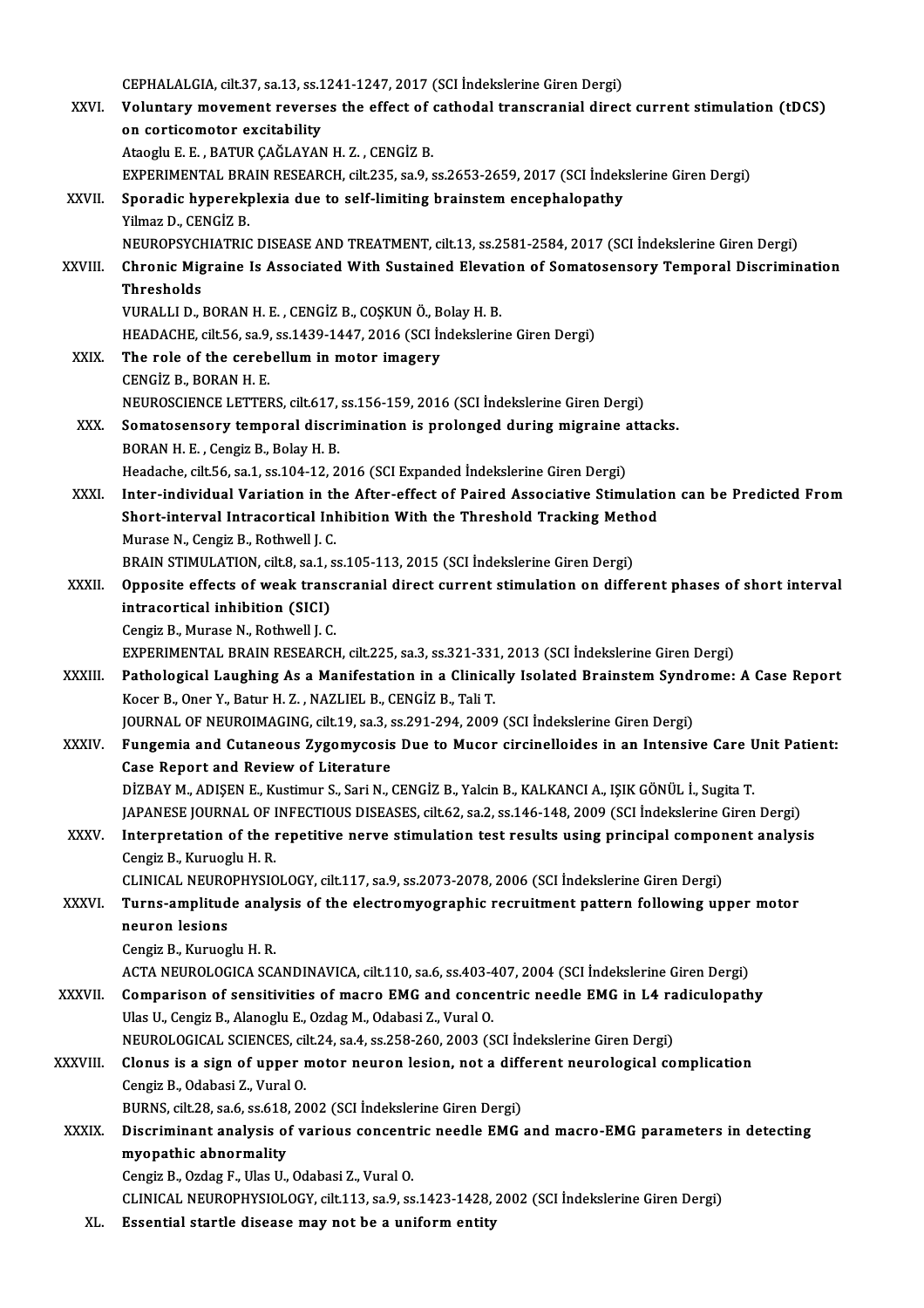CengizB.,OdabasiZ.,Ozdag F.,ErogluE.,GokcilZ.,VuralO.

Cengiz B., Odabasi Z., Ozdag F., Eroglu E., Gokcil Z., Vural O.<br>CLINICAL ELECTROENCEPHALOGRAPHY, cilt.32, sa.2, ss.92-95, 2001 (SCI İndekslerine Giren Dergi)<br>Hunexeseinenbilis sundnama: prestessian of narinbanal nauranathy

Cengiz B., Odabasi Z., Ozdag F., Eroglu E., Gokcil Z., Vural O.<br>CLINICAL ELECTROENCEPHALOGRAPHY, cilt.32, sa.2, ss.92-95, 2001 (SCI İndekslerine Giren Dergi)<br>XLI. Hypereosinophilic syndrome: progression of peripheral n CLINIC.<br>Hyper<br>levels. Hypereosinophilic syndrome: pro<sub>l</sub><br>levels.<br>Cengiz B., Sucak G., Kuruoglu R., Tan E.<br>Acta naurolagica Pelgica, cilt 99, ca 2, s levels.<br>Cengiz B., Sucak G., Kuruoglu R., Tan E.<br>Acta neurologica Belgica, cilt.99, sa.2, ss.133-7, 1999 (SCI Expanded İndekslerine Giren Dergi)

#### Diğer Dergilerde Yayınlanan Makaleler

Iger Dergilerde Yayınlanan Makaleler<br>I. A Case of Myasthenia Gravis with Two Primary Tumors: Paraneoplastic or Incidental?<br>Uğun T. Cüpi ER E. CENCİZ B. Kumaslu B. ÖZET A 1 Dergher de Taymaman Mahdreter<br>A Case of Myasthenia Gravis with Two Primary<br>UĞURT., GÜRLER F., CENGİZ B., Kuruoglu R., ÖZET A. A Case of Myasthenia Gravis with Two Primary Tumors: Paraneoplastic on Uğur T., Gürler F., CENGİZ B., Kuruoglu R., ÖZET A.<br>JOURNAL OF GASTROINTESTINAL CANCER, 2021 (ESCI İndekslerine Giren Dergi)<br>Assessment of Neise Sensit UĞUR T., GÜRLER F., CENGİZ B., Kuruoglu R., ÖZET A.<br>JOURNAL OF GASTROINTESTINAL CANCER, 2021 (ESCI İnde<br>II. Assessment of Noise Sensitivity in Migraine Patients<br>Cöldoğar O. Cöldoğar C. Kamaloğlu Y. K., Congir B. JOURNAL OF GASTROINTESTINAL CANCER, 2021 (ESCI İndekslerine Giren Dergi)<br>Assessment of Noise Sensitivity in Migraine Patients<br>Gökdoğan O., Gökdoğan Ç., Kemaloğlu Y.K. , Cengiz B.<br>ENT UPDATES, cilt.11, 2021 (ESCI İndeksleri Assessment of Noise Sensitivity in Migraine Patients<br>Gökdoğan O., Gökdoğan Ç., Kemaloğlu Y. K. , Cengiz B.<br>ENT UPDATES, cilt.11, 2021 (ESCI İndekslerine Giren Dergi)<br>A STUDY ON THE MODELING AND SIMULATION FOR T Gökdoğan O., Gökdoğan Ç., Kemaloğlu Y. K. , Cengiz B.<br>ENT UPDATES, cilt.11, 2021 (ESCI İndekslerine Giren Dergi)<br>III. – A STUDY ON THE MODELING AND SIMULATION FOR THE MOTOR UNIT ACTION POTENTIAL<br>ÖZPEK L. TEMICÍN C. M., CEN ENT UPDATES, cilt.11, 2021 (ESCI İnd<br>A STUDY ON THE MODELING ANI<br>ÖZBEK L., TEMUÇİN Ç.M. , CENGİZ B.<br>COMMUNICATIONS FACIJI TV OF SCIL A STUDY ON THE MODELING AND SIMULATION FOR THE MOTOR UNIT ACTION POTENTIAL<br>ÖZBEK L., TEMUÇÍN Ç. M. , CENGİZ B.<br>COMMUNICATIONS FACULTY OF SCIENCES UNIVERSITY OF ANKARA-SERIES A1 MATHEMATICS AND STATISTICS,<br>S<sup>il: 70</sup> SP.1, S ÖZBEK L., TEMUÇİN Ç. M. , CENGİZ B.<br>COMMUNICATIONS FACULTY OF SCIENCES UNIVERSITY OF AI<br>cilt.70, sa.1, ss.290-299, 2021 (ESCI İndekslerine Giren Dergi)<br>Desempesition of meter unit firing pattern using Kalm COMMUNICATIONS FACULTY OF SCIENCES UNIVERSITY OF ANKARA-SERIE<br>cilt.70, sa.1, ss.290-299, 2021 (ESCI Indekslerine Giren Dergi)<br>IV. Decomposition of motor unit firing pattern using Kalman filtering<br>ÖZPEK L. CENCIZ P. TEMUCIN cilt.70, sa.1, ss.290-299, 2021 (ESCI İndekslerine Giren<br>Decomposition of motor unit firing pattern using<br>ÖZBEK L., CENGİZ B., TEMUÇİN Ç. M. , EFE M., Öztütk F.<br>Cari University Journal of Scionee, silt 22, sa.2, ss.155, 1

ÖZBEK L., CENGİZ B., TEMUÇİN Ç. M. , EFE M., Öztütk F.<br>Gazi University Journal of Science, cilt.23, sa.2, ss.155-162, 2010 (Diğer Kurumların Hakemli Dergileri) ÖZBEK L., CENGİZ B., TEMUÇİN Ç. M. , EFE M., Öztütk F.<br>Gazi University Journal of Science, cilt.23, sa.2, ss.155-162, 2010 (Diğer Kurumların Hakemli Dergileri)<br>V. Botulism with sensory symptoms diagnosed by neuromuscul Gazi University Journal of Science,<br>Botulism with sensory sympto<br>edrophonium responsiveness<br>KURUOČUUH B. CENCİZ B. Toke Botulism with sensory symptoms diedrophonium responsiveness<br>KURUOĞLU H. R. , CENGİZ B., Tokçaer A.<br>Electromyography and clinical pourophy

edrophonium responsiveness<br>KURUOĞLU H. R. , CENGİZ B., Tokçaer A.<br>Electromyography and clinical neurophysiology, cilt.36, sa.8, ss.477-480, 1996 (Diğer Kurumların Hakemli KURUOĞL<sup>1</sup><br>Electromy<br>Dergileri)

# Dergileri)<br>Hakemli Kongre / Sempozyum Bildiri Kitaplarında Yer Alan Yayınlar

- akemli Kongre / Sempozyum Bildiri Kitaplarında Yer Alan Yayınlar<br>I. WES analizi ile otozomal resesif herediter spastik parapleji tanısı alan altı yeni hasta<br>SEZER A KAYHAN C. GÜÇÜYENER K. ERÇELERİ H. CENÇİZ B. ERÇÜN M.A. P SEZER A., KAYHAN G., GÜCÜYENER K., ERÇELEBİ H., CENGİZ B., ERGÜN M. A. , PERÇİN F. E.<br>SEZER A., KAYHAN G., GÜCÜYENER K., ERÇELEBİ H., CENGİZ B., ERGÜN M. A. , PERÇİN F. E.<br>2. Nöromuskülen Hestalıklar Karsyesi, İsmin. Türki WES analizi ile otozomal resesif herediter spastik parapleji tanıs<br>SEZER A., KAYHAN G., GÜCÜYENER K., ERÇELEBİ H., CENGİZ B., ERGÜN M<br>3. Nöromusküler Hastalıklar Kongresi, İzmir, Türkiye, 1 - 03 Kasım 2019<br>SUSTAINED DISPUP SEZER A., KAYHAN G., GÜCÜYENER K., ERÇELEBİ H., CENGİZ B., ERGÜN M. A. , PERÇİN F. E.<br>3. Nöromusküler Hastalıklar Kongresi, İzmir, Türkiye, 1 - 03 Kasım 2019<br>II. SUSTAINED DISRUPTION OF SENSORY PROCESSING IN CHRONIC MI 3. Nöromusküler Hastalıklar Kongresi, İzmir, Türkiye, 1 - 03 K.<br>SUSTAINED DISRUPTION OF SENSORY PROCESSING IN<br>VURALLI D., BORAN H. E. , CENGİZ B., COŞKUN Ö., BELEN H. B.<br>Eth Euroneen Heedeche and Misreine Trust Internation 5th European Headache and Migraine Trust International Congress - EHMTIC, Glasgow, Birleşik Krallık, 15 - 18<br>Eylül 2016, cilt.36, ss.66 VURALLI D., BORAN H. E<br>5th European Headache<br>Eylül 2016, cilt.36, ss.66<br>Senserimeter Integrit 5th European Headache and Migraine Trust International Congress<br>Eylül 2016, cilt.36, ss.66<br>III. Sensorimotor Integrity is Impaired During Migraine Attacks<br>VIIBALLE Alaydin H.C. Kessli V. Can E. CENCIZ P. Polay H. B Eylül 2016, cilt.36, ss.66<br>Sensorimotor Integrity is Impaired During Migraine Attac<br>VURALLI D., Alaydin H. C. , Keceli Y., Can E., CENGİZ B., Bolay H. B.<br>19th International Heedeche Congress of International Heedeche Sensorimotor Integrity is Impaired During Migraine Attacks<br>VURALLI D., Alaydin H. C. , Keceli Y., Can E., CENGİZ B., Bolay H. B.<br>19th International Headache Congress of International-Headache-Society, Dublin, İrlanda, 5 - VURAL<br>19th In<br>ss.171<br>Senser 19th International Headache Congress of Internalistics.<br>IV. Sensorimotor integration in fibromyalgia<br>VIIBALLED Avruldur T. Bordoğ V. CENCİZ B. C
- ss.171<br>IV. Sensorimotor integration in fibromyalgia<br>VURALLI D., Ayyıldız T., Bozdağ Y., CENGİZ B., GÜNENDİ Z. 17th European Congress of Clinical Neurophysiology, 5 - 08 Haziran 2019
- V. Impact of individualized I-Wave periodicity TMS on cortical excitability 17th European Congress of Clinical Neurophysion<br>Impact of individualized I-Wave periodicity<br>TÜRKER H., TOPKAN T. A. , SAVRUL Y., CENGİZ B. Impact of individualized I-Wave periodicity TMS of<br>TÜRKER H., TOPKAN T. A. , SAVRUL Y., CENGIZ B.<br>European acedemy of Neurology, 16 - 19 Haziran 2018<br>Pessive tensue estimation using eveningh - a band
- TÜRKER H., TOPKAN T. A., SAVRUL Y., CENGİZ B.<br>European acedemy of Neurology, 16 19 Haziran 2018<br>VI. Passive torque estimation using exopinch a hand exoskeleton for robotic mirror therapy.<br>robimis, salmohammazadeb b. Zİ European acedemy of Neurology, 16 - 19 Haziran 2018<br>Passive torque estimation using exopinch - a hand exoskeleton for robotic mirror therapy<br>rahimi s., golmohammazadeh h., ZİNNUROĞLU M., GÜNENDİ Z., CENGİZ B., TURGUT A. E.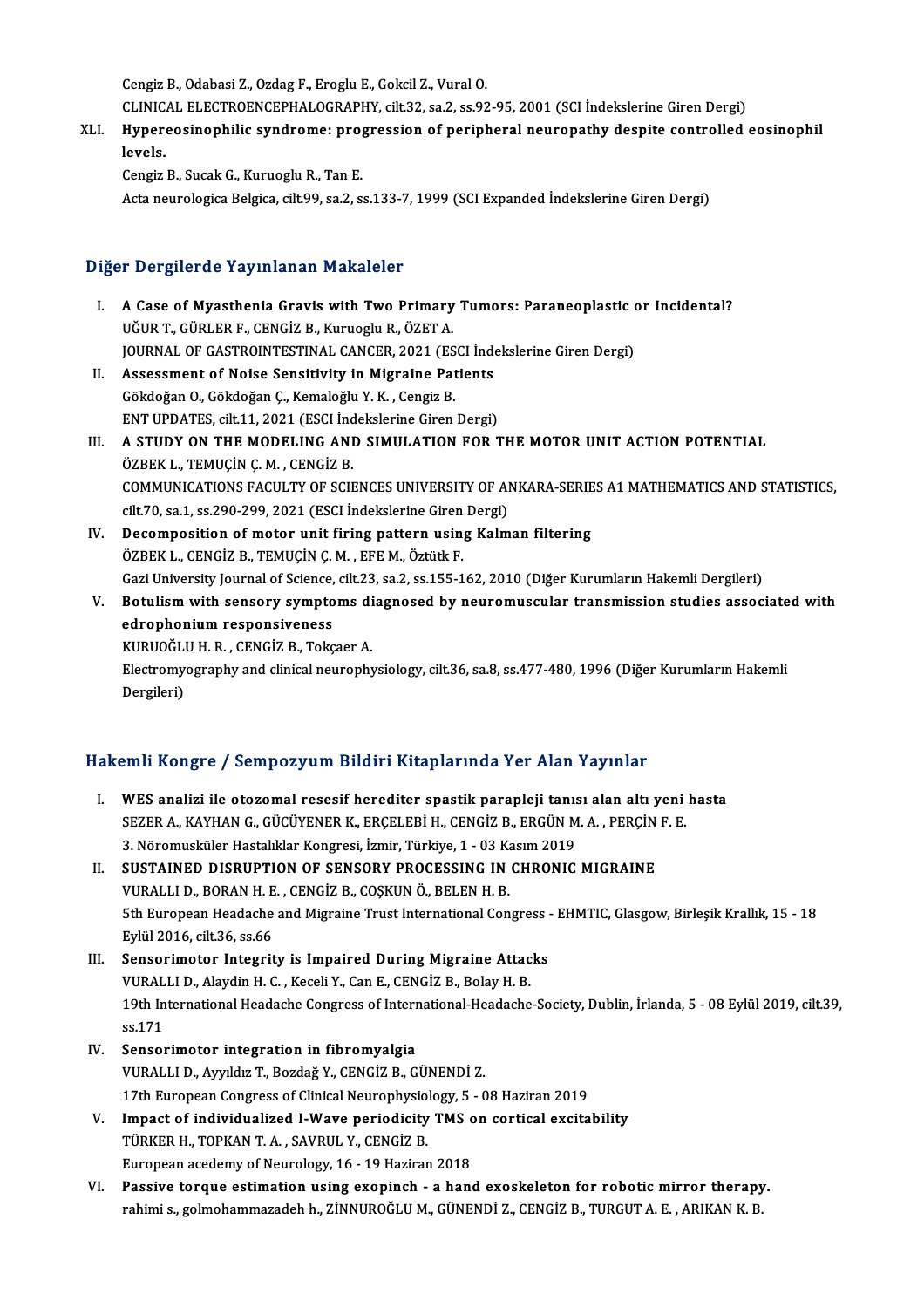1st International Conference on Robotic Technology and Rehabilitation (ICRAR 2018)., 9 - 11 Nisan 2018<br>Dikket Eksikliği Hinoraktivite Begykluğunda (DEHP) Duyusal Algı Değerlendirilmesi

- 1st International Conference on Robotic Technology and Rehabilitation (ICRAR 2018)., 9 11 N<br>VII. Dikkat Eksikliği Hiperaktivite Bozukluğunda (DEHB) Duyusal Algı Değerlendirilmesi<br>PÜVÜKTASKIN D. CÜNEVE, CÜNENDİ Z. CEN 1st International Conference on Robotic Technology<br>Dikkat Eksikliği Hiperaktivite Bozukluğunda (I<br>BÜYÜKTAŞKIN D., GÜNEY E., GÜNENDİ Z., CENGİZ B.<br>Pref. Dr. Selebattin Senal 4. Babar Olulu, Türkiye, 20 VII. Dikkat Eksikliği Hiperaktivite Bozukluğunda (DEHB) Duyusal Algı Değerlendirilmesi<br>BÜYÜKTAŞKIN D., GÜNEY E., GÜNENDİ Z., CENGİZ B.<br>Prof. Dr. Selahattin Şenol 4. Bahar Okulu, Türkiye, 29 Mart - 01 Nisan 2018 BÜYÜKTAŞKIN D., GÜNEY E., GÜNENDİ Z., CENGİZ B.<br>Prof. Dr. Selahattin Şenol 4. Bahar Okulu, Türkiye, 29 Mart - 01 M<br>VIII. Threshold tracking TMS in examinig cortical excitability<br>CENCİZ B. KUBUQĞLU H. B
- CENGİZ B., KURUOĞLU H. R.<br>ESTEEM Meeting, Bologna, İtalya, 05 Ekim 2017 06 Ocak 2018 Threshold tracking TMS in examinig cortical excitability<br>CENGİZ B., KURUOĞLU H. R.<br>ESTEEM Meeting, Bologna, İtalya, 05 Ekim 2017 - 06 Ocak 2018<br>El isin Bobatik Auna Terani Sisteminin Gelistirilmesi
- IX. El için Robotik Ayna Terapi Sisteminin Geliştirilmesi GolmohammadzadehH.,BayerG.,CeylanI.,GÜNENDİZ.,ZİNNUROĞLUM.,CENGİZB.,TURGUTA.E. ,ARIKANK.B. El için Robotik Ayna Terapi Sisteminin Gelişti<br>Golmohammadzadeh H., Bayer G., Ceylan I., GÜNEN<br>TOK 2017, Türkiye, 21 - 23 Eylül 2017, ss.490-495<br>Effect of the anodal transsranial direct surre Golmohammadzadeh H., Bayer G., Ceylan I., GÜNENDİ Z., ZİNNUROĞLU M., CENGİZ B., TURGUT A. E. , ARIKAN K. B.<br>TOK 2017, Türkiye, 21 - 23 Eylül 2017, ss.490-495<br>X. Effect of the anodal transcranial direct current stimulation
- TOK 2017, Ti<br><mark>Effect of the</mark><br>excitability<br>CENC<sup>i7 D</sup> Effect of<br>excitabili<br>CENGİZ B.<br>16 Aununo <mark>excitability</mark><br>CENGİZ B.<br>16 Avrupa Klinik Nörofizyoloji Kongresi, 30 Ağustos - 02 Eylül 2017, cilt.128, ss.250<br>Matar sartisal avaitability shanges in early stage ALS nationts using autam

CENGİZ B.<br>16 Avrupa Klinik Nörofizyoloji Kongresi, 30 Ağustos - 02 Eylül 2017, cilt.128, ss.250<br>XI. Motor cortical excitability changes in early stage ALS patients using automatic threshold tracking<br>mathod 16 Avrup<br>Motor comethod<br>CENCiz E Motor cortical excitabilit<br>method<br>CENGİZ B., KURUOĞLU H. R.<br>16 Ayruno Klinik Nörofirvol method<br>CENGİZ B., KURUOĞLU H. R.<br>16 Avrupa Klinik Nörofizyoloji Kongresi, 30 Ağustos 2917 - 02 Eylül 2017, cilt.128, ss.289-290

- XII. Ayna Nöronlar (Da) Yanılır. YAVUZER H. E., ZİNNUROĞLU M., CENGİZ B. 33. Ulusal Klinik Nörofizyoloji EEG-EMG Kongresi., Türkiye, 22 Nisan 2017
- YAVUZER H. E. , ZİNNUROĞLU M., CENGİZ B.<br>33. Ulusal Klinik Nörofizyoloji EEG-EMG Kongresi., Türkiye, 22 Nisan 2017<br>XIII. SOMATOSENSORY TEMPORAL DISCRIMATION TEST DIFFERENTIATES MIGRAINE HEADACHE FROM<br>TENSION TYPE HEADA 33. Ulusal Klinik Nörofizyoloji I<br>SOMATOSENSORY TEMPOR*i*<br>TENSION TYPE HEADACHE<br>VUBALLI D. BOBAN H. F. CEN SOMATOSENSORY TEMPORAL DISCRIMATION TEST DIF<br>TENSION TYPE HEADACHE<br>VURALLI D., BORAN H. E. , CENGİZ B., COŞKUN Ö., BELEN H. B.<br>Eth European Headache and Migraine Trust International Con TENSION TYPE HEADACHE<br>VURALLI D., BORAN H. E. , CENGİZ B., COŞKUN Ö., BELEN H. B.<br>5th European Headache and Migraine Trust International Congress - EHMTIC, Glasgow, Birleşik Krallık, 15 - 18

VURALLI D., BORAN H. E<br>5th European Headache<br>Eylül 2016, cilt.36, ss.78<br>TDCS un inmade klinil Eylül 2016, cilt 36, ss 78

- XIV. TDCS un inmede klinil kullanımı<br>CENGİZ B. TDCS un inmede klinil kullanımı<br>CENGİZ B.<br>32 Ulusal Klinik Norofizyoloji EEG EMG Kongtesi, Türkiye, 30 Nisan 2016<br>Zawf Transkranial Doğru, Akım Hyarısının (tDCS), İstamli Harakat
- XV. Zayıf Transkranial Doğru AkımUyarısının (tDCS) İstemli Hareket Sırasında Kortikal Uyarılabilirlik Ve 32 Ulusal Klinik Norofizyoloji EEC<br>Zayıf Transkranial Doğru Akı<br>Hareket Çıktısı Üzerine Etkisi<br>EPKOC ATAQĞLUN E. PATUP C

ERKOÇATAOĞLUN.E. ,BATURÇAĞLAYANH.Z. ,CENGİZB.

31. Ulusal Klinik Nörofizyoloji EEG-EMG Kongresi, Antalya, Türkiye, 8 - 12 Nisan 2015

### ERKOÇ ATAOĞLU N. E. , BATUR ÇAĞLAYAN H. Z. , CENGİZ B.<br>31. Ulusal Klinik Nörofizyoloji EEG-EMG Kongresi, Antalya, Türkiye, 8 - 12 Nisan 2<br>XVI. Kısa latanslı afferent inhibisyonun (SAI) motor plastisite üzerine etkisi<br>PORAN 31. Ulusal Klinik Nörofiz<br>Kısa latanslı afferent<br>BORAN H. E. , CENGİZ B.<br>21. Ulusal Klinik Nörofiz Kısa latanslı afferent inhibisyonun (SAI) motor plastisite üzerine etki<br>BORAN H. E. , CENGİZ B.<br>31. Ulusal Klinik Nörofizyoloji EEG - EMG Kongresi, Türkiye, 8 - 12 Nisan 2015<br>Part stwa barakatinin video analize ve barakatt

- BORAN H. E. , CENGİZ B.<br>31. Ulusal Klinik Nörofizyoloji EEG EMG Kongresi, Türkiye, 8 12 Nisan 2015<br>XVII. Dart atma hareketinin video analize ve harekette serebellumun rolü üzerine bir çalışma<br>CENCİZ B. BORAN H. E. 31. Ulusal Klinik Nörofizyoloji EEG - EMG Kongresi, Türkiye, 8 - 12 Nisan 2015<br>Dart atma hareketinin video analize ve harekette serebellumun rolü üzerin<br>CENGİZ B., BORAN H. E. , ARIKAN K. B. , İRFANOĞLU B., ZİNNUROĞLU M.<br>3 Dart atma hareketinin video analize ve harekette serebellumun rolü üzerine<br>CENGİZ B., BORAN H. E. , ARIKAN K. B. , İRFANOĞLU B., ZİNNUROĞLU M.<br>31. ULUSAL KLİNİK NÖROFİZYOLOJİ EEG-EMG KONGRESİ, Türkiye, 8 - 12 Nisan 2015<br>Da
- XVIII. Dart Atma Hareketinin Video Analizi ve Harekette Serebellumun Rolu Üzerine Bir Çalışma CENGİZB.,GÜREL C.,BoranE., İRFANOĞLUB.,ZİNNUROĞLUM. Dart Atma Hareketinin Video Analizi ve Harekette Serebellu<br>CENGİZ B., GÜREL C., Boran E., İRFANOĞLU B., ZİNNUROĞLU M.<br>31. Ulusal Klinik Nörofizyoloji Kongresi, Türkiye, 8 - 12 Nisan 2015<br>İzlavarak uyarılma: matar sistamda CENGİZ B., GÜREL C., Boran E., İRFANOĞLU B., ZİNNUROĞLU M.<br>31. Ulusal Klinik Nörofizyoloji Kongresi, Türkiye, 8 - 12 Nisan 2015<br>XIX. İzleyerek uyarılma: motor sistemde ayna nöron aktivitesi üzerine bir çalışma<br>ROBAN H.
	- 31. Ulusal Klinik Nörofiz<mark>:</mark><br>İzleyerek uyarılma: m<br>BORAN H. E. , CENGİZ B.<br><sup>20. ulusal klinik nörofiz:</sup> İzleyerek uyarılma: motor sistemde ayna nöron aktivitesi üzerine bi<br>BORAN H. E. , CENGİZ B.<br>30. ulusal klinik nörofizyoloji eeg-emg kongresi, Türkiye, 16 - 20 Nisan 2014<br>Transkranial doğuu akım uyarısının (tDCS) kartikal m

- BORAN H. E. , CENGİZ B.<br>30. ulusal klinik nörofizyoloji eeg-emg kongresi, Türkiye, 16 20 Nisan 2014<br>XX. Transkranial doğru akım uyarısının (tDCS) kortikal motor ünite ateşlemesi üzerine etkisinin tek<br>motor ünite keyy 30. ulusal klinik nörofizyoloji eeg-emg kongresi, Türkiye, 16 - 20 Nisan 2014<br>Transkranial doğru akım uyarısının (tDCS) kortikal motor ünite ate<br>motor ünite kayıt yöntemiyle araştırılması<br>AKYOL GÜRSES A., BORAN H. E. , KAR Transkranial doğru akım uyarısının (tDCS) kortikal motor ünite a<br>motor ünite kayıt yöntemiyle araştırılması<br>AKYOL GÜRSES A., BORAN H. E. , KARAKUŞ A., ZİNNUROĞLU M., CENGİZ B.<br>20 Ulucal Kinik Nönofizyoloji EEC EMC Kongresi
	- 29.UlusalKlinikNörofizyolojiEEG-EMGKongresi,Antalya,Türkiye,3 -07Nisan2013
- XXI. Fasiyal dipleji olgusu ÇAPRAZ İ.,CENGİZB.,GÜLHANM.B. ,VURALLID.,KOÇERE.B.